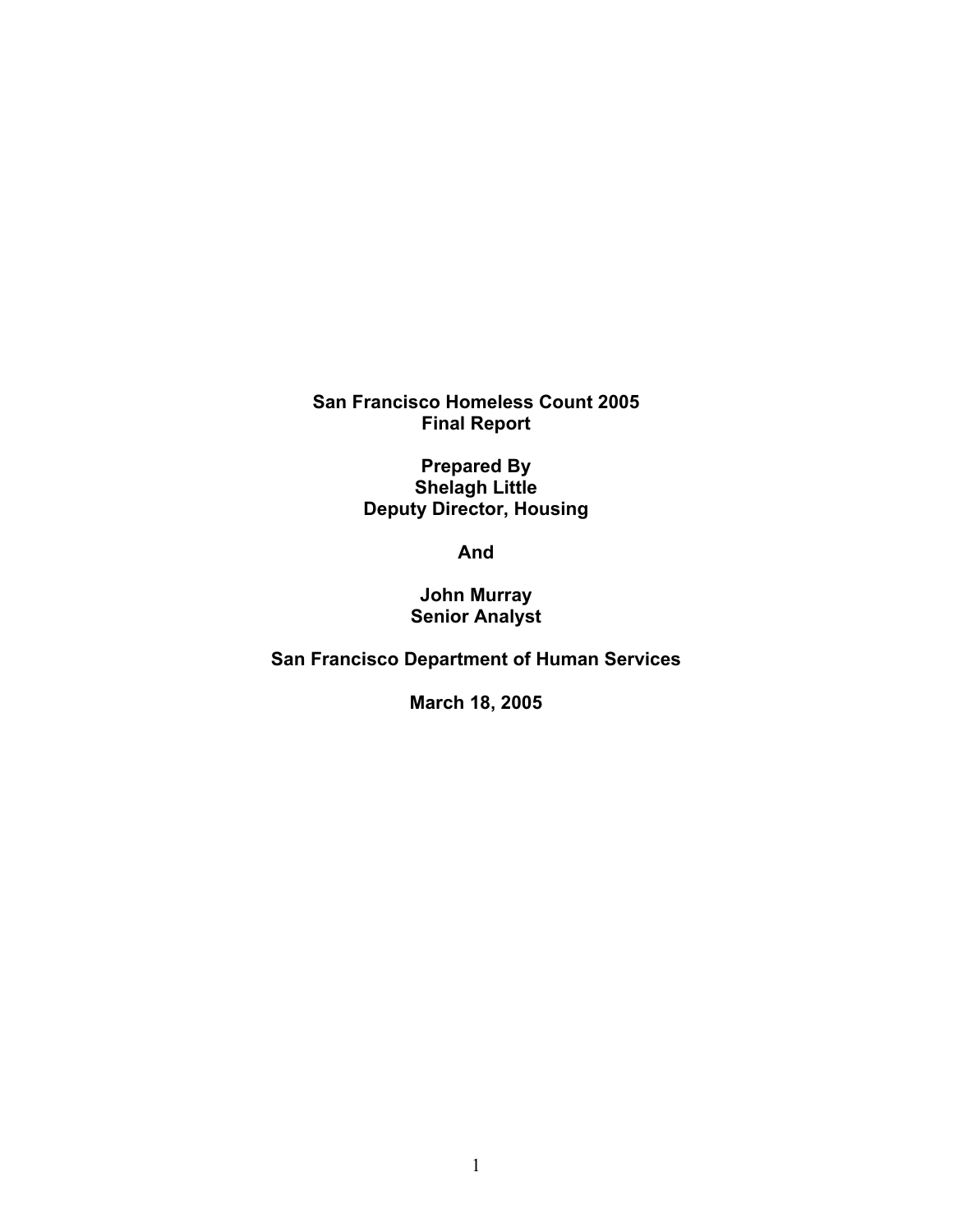### *Acknowledgements*

The San Francisco Department of Human Services (DHS) would like to acknowledge the following agencies and individuals for their contributions to the count of homeless persons on the street that took place on January 25, 2005.

The following agencies provided volunteer support for the street count: Baker Places, Bernal Heights Neighborhood Center, Catholic Charities, City Attorney's Office, Coalition on Homelessness Family Rights and Dignity, Community Focus, Community Housing Partnership, Compass Community Services, Conard House, Conservator's Office, Corporation for Supportive Housing, Covenant House California, Department of Public Health, Department of Human Services, Department of Adult and Aging Services, Episcopal Community Services, Friendship House, Haight-Ashbury Free Clinic, HomeBase, Larkin Street Youth Services, Lutheran Social Services, Mayor's Office, Mayor's Office on Disability, Mayor's Office of Housing, OMI Family Resource Center, Project Open Hand, Public Guardian, Safety Network Program, Salvation Army, SF Network Ministries, San Francisco Redevelopment Agency, Southeast One Stop, St. Anthony's Foundation, St. Vincent DePaul (MSC South), Tenderloin Housing Clinic, Tenderloin Neighborhood Development Corporation, UCSF-City-Wide Case Management, United Council of Human Services, U.S. Dept. of Agriculture, University of San Francisco, U.S. Dept. of Veterans Affairs, Walden House, and Young Community Developers.

The following persons/agencies assisted DHS by providing information on public spaces frequented by homeless persons in preparation for the street count: San Francisco Homeless Outreach Team, City-wide Clinic Consortium, staff of the San Francisco Board of Supervisors, and the San Francisco Police Department.

Ben Amyes of the San Francisco Homeless Outreach Team conducted pre-tests of public spaces and mapped counting routes during the weeks leading up to the street count.

Brian Pangan of the San Francisco Recreation and Park Department coordinated the count of homeless persons living in Golden Gate Park in the early morning hours of January 26, 2005.

Lt. David Lazar of the San Francisco Police Department coordinated safety training and security for volunteers during the street count.

The following entities provided refreshments for volunteers on the night of the street count: All-Star Café, Iron Wok, Noah's Bagels, Safeway, and Starbucks.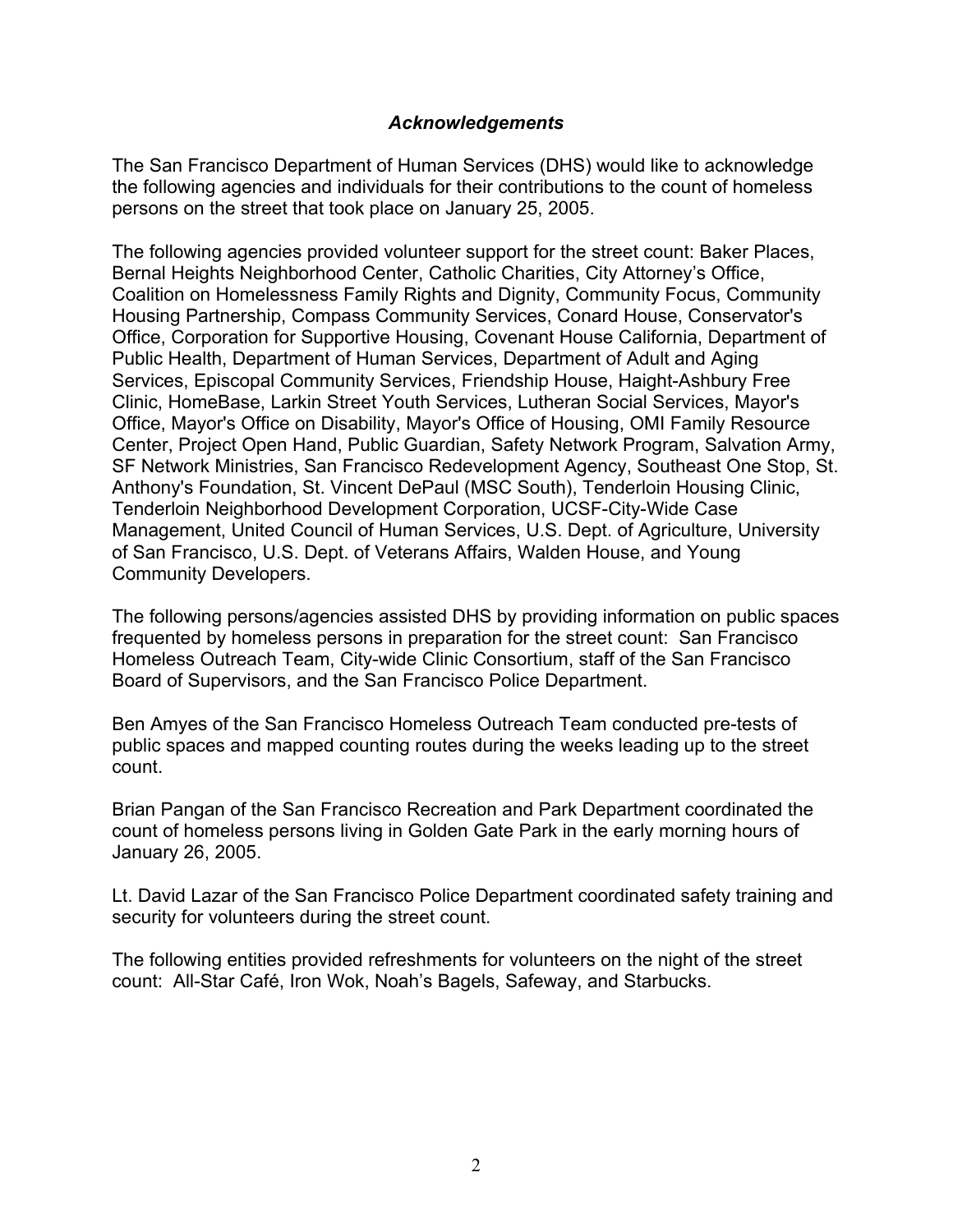# **TABLE OF CONTENTS**

| <b>Street Count Results.</b> |    |
|------------------------------|----|
|                              |    |
|                              |    |
|                              |    |
|                              |    |
|                              |    |
|                              |    |
| Jail.                        |    |
|                              |    |
| 10                           |    |
|                              | 13 |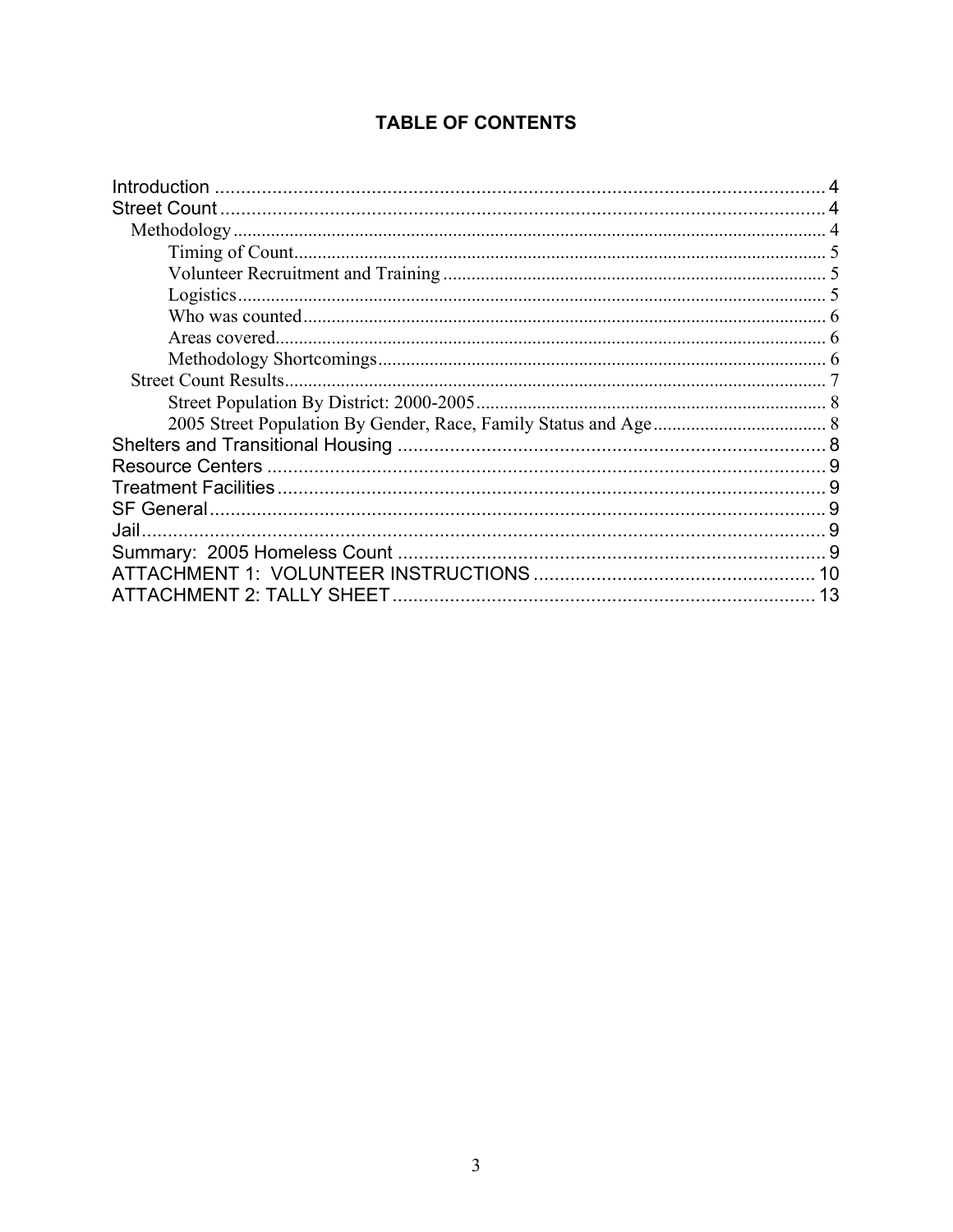### <span id="page-3-0"></span>**Introduction**

San Francisco's homeless count, conducted on January 25, 2005, consisted of a point-in-time census of the street population and homeless persons residing in shelters, resource centers, transitional housing, mental health and substance abuse treatment beds, San Francisco General Hospital and the County Jail.

The U.S. Department of Housing and Urban Development (HUD) requires all jurisdictions that receive McKinney-Vento Act Continuum of Care funding to submit detailed information on their homeless populations, both sheltered and unsheltered, as part of annual funding applications. Beginning in 2005, HUD will require the count to be conducted bi-annually at a minimum. The 2004 funding application specified that jurisdictions were to conduct their 2005 count in the final week of January 2005.

For sheltered homeless people, Continuums of Care (CoCs) are instructed to count all adults, children, and unaccompanied youth residing in emergency shelters and transitional housing, including domestic violence shelters, residential programs for runaway/homeless youth, and any hotel/motel/apartment voucher arrangements paid by a public/private agency because the person is homeless. For unsheltered homeless people, CoCs are instructed to count all adults, children and unaccompanied youth sleeping in places not meant for human habitation, which include:

Streets, alleys, parks, parking ramps, parts of the highway system, transportation depots and other parts of transportation systems (e.g. subway tunnels, railroad cars), all-night commercial establishments (e.g. move theaters, laundromats, restaurants), abandoned buildings, building roofs or stairwells, chicken coops and other farm outbuildings, caves, campgrounds, vehicles and other similar places. (2004 CoC application)

While HUD does not require reporting on the number of homeless persons residing in hospitals, jails, and treatment facilities, San Francisco opted to include these homeless persons in its count for the purpose of more accurately capturing the full current extent of homelessness in San Francisco.

### **Street Count**

### **Methodology**

 $\overline{a}$ 

In designing its street count methodology, San Francisco drew upon best practices as detailed in a recent HUD publication, *A Guide to Counting Unsheltered Homeless People*. [1](#page-3-1)

San Francisco selected a "simple street count" methodology (directly observed count of persons in non-shelter, non-service locations) using the "public places method"*.* The need to cover a large area with a limited number of volunteers prevented surveying or interviewing the persons counted. An unrelated effort, Project Homeless Connect, provides an opportunity for in-depth data collection on the service needs and housing histories of unsheltered homeless persons.

Public places counts are conducted at "known locations" (those areas where homeless people are reported to congregate) and/or strive for "complete coverage" (where every part of a

<span id="page-3-1"></span><sup>&</sup>lt;sup>1</sup>Abt Associates. October 2004. A Guide to Counting Unsheltered Homeless People. U.S. Department of Housing and Urban Development.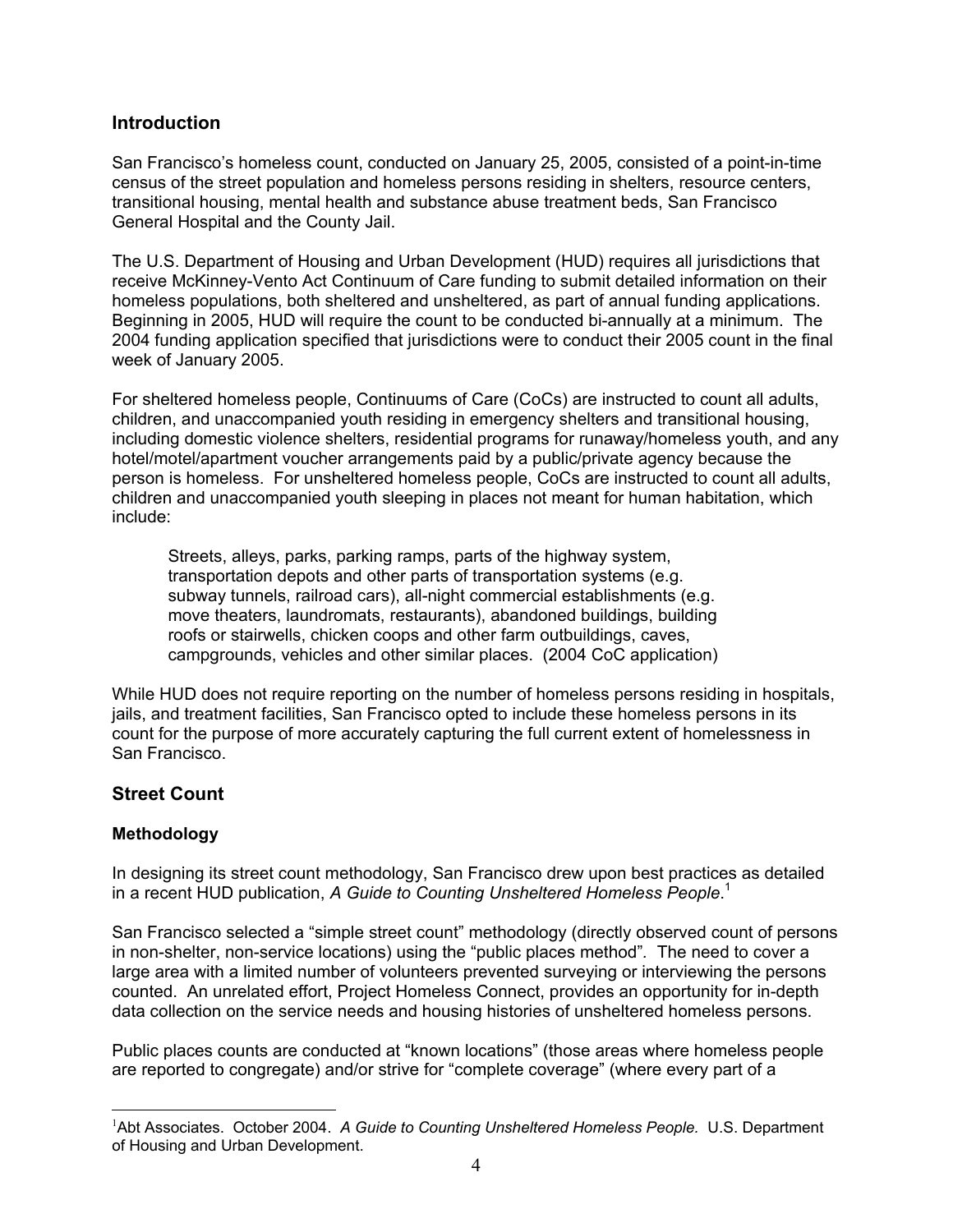<span id="page-4-0"></span>specified geography, such as an entire downtown area, is covered). San Francisco combined these two approaches by providing complete coverage in more densely populated and commercial areas, and selected coverage focusing on known locations or "hotspots" in more sparsely populated and residential areas (see "Areas Covered" below).

"Communities often pair the complete coverage of one geographic location with a count of homeless people at known locations in outlying areas. For example, a CoC may send enumerators up and down every street in a downtown area, and send groups to outlying parts of the city where homeless people are known to live and sleep." (Abt Associates 2004)

### **Timing of Count**

San Francisco's street count was conducted from 8 p.m. until 12 a.m. on the night of Tuesday, January 25, 2005. As mentioned above, HUD recommended that all jurisdictions conduct their homeless counts during the final week of January 2005.

HUD prescribed that the count be conducted:

- *at night*, when those who utilize shelters are in for the night, to minimize the risk of double counting the population that utilizes shelters.
- *during winter* because winter has historically been a time of peak shelter use across the nation. The shelter census and street counts are conducted simultaneously, so that both the sheltered and unsheltered population are captured.
- *on a weeknight* to minimize the disruption caused by high pedestrian traffic or special events that attract visitors.
- *during the final week of the month* so that those who use public benefits or limited income to rent transient housing for part of the month will not be missed. (Abt Associates 2004)

### **Volunteer Recruitment and Training**

To conduct the street count, the Human Services Agency (HSA) recruited approximately 250 volunteers. A "Save the Date" announcement was e-mailed and mailed to more than 1,500 non-profit homeless service provider agency and government agency employees approximately one month prior to the count, with potential volunteers asked to RSVP. Volunteers included City employees, homeless service provider staff, and members of the general public.

On the night of the count, volunteers were provided training on whom and how to count to ensure a uniform methodology. A handout entitled "Homeless Count 2005 Volunteer Instructions" was provided to each volunteer (see Attachment 1). In addition to detailed instructions on how to count, the handout provided a sample tally sheet and safety information and contact phone numbers for assistance during the count.

### **Logistics**

Teams of 2-3 volunteers covered routes of approximately six to thirty blocks each, with routes in commercial and well-populated routes covered on foot and more sparsely populated and residential areas covered by car. Volunteers either self-selected as teams or were paired based on experience (newer volunteers paired with those who had volunteered before). Each team was provided a map of its route and tally sheets to record basic demographic information and the location of each person counted (intersection or street address). See tally sheet, Attachment 2. In addition, at least one person on each team had a cell phone available for their use during the count.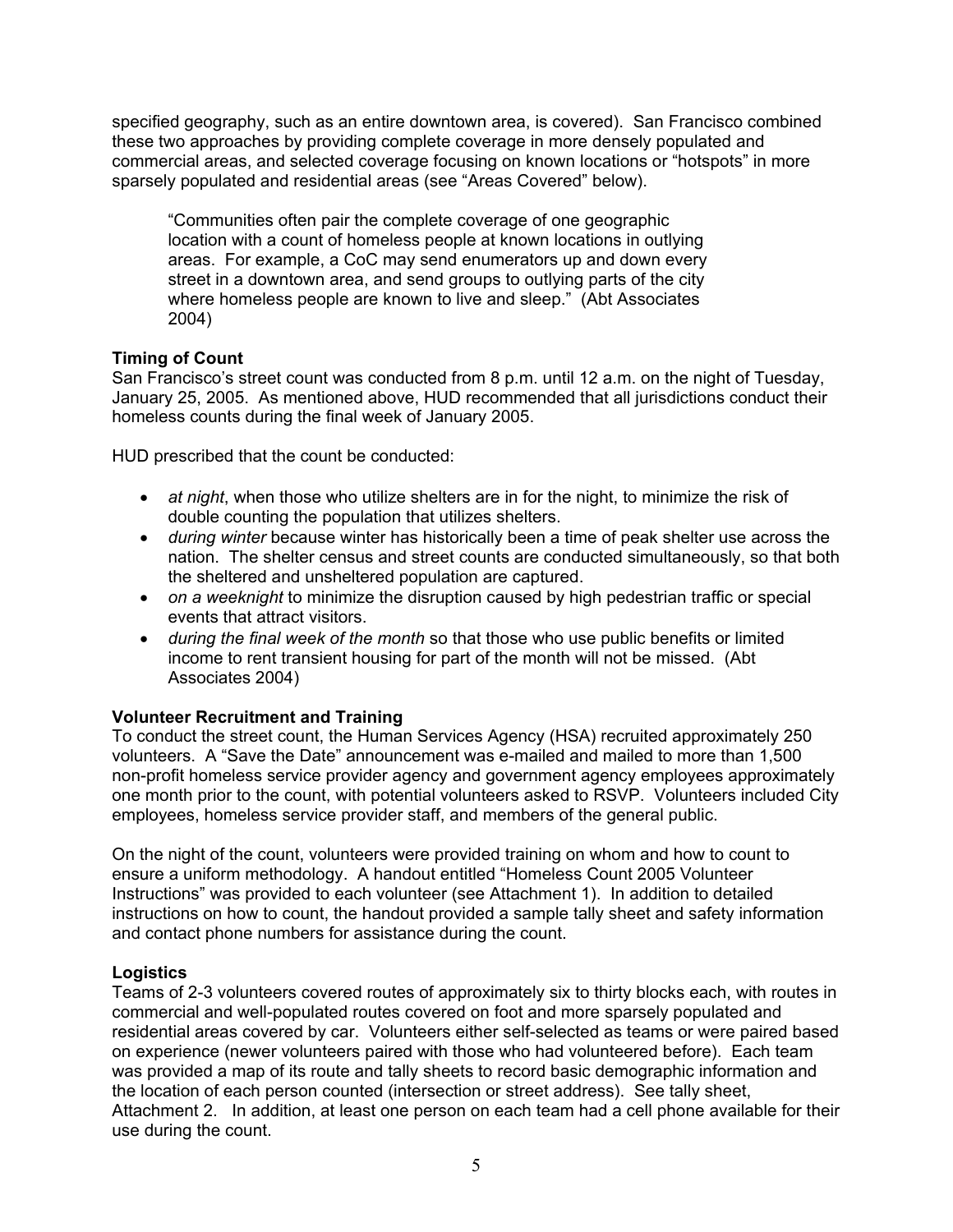#### <span id="page-5-0"></span>**Who was counted**

Volunteers were instructed how to assess whether a person encountered was homeless. The following factors, alone and in combination, were to be considered:

- Walking or standing "with no purpose" (loitering)
- Panhandling (with or without cup/sign)
- Carrying bags, backpacks, garbage bags, suitcases, blankets, and/or bedrolls
- With shopping cart containing personal belongings
- Recycling, especially large numbers of items
- Sleeping on the street
- Disheveled
- Inebriated/passed out on sidewalk

Special instructions were provided for those living in vehicles, tents, and other makeshift dwellings. For safety reasons, volunteers were told not to enter abandoned buildings – many such buildings in San Francisco are structurally unsound and/or are sites of illegal activity. Also for safety reasons, volunteers were advised not to enter parks, but instead to count persons that are observable from the sidewalk (a census of persons sleeping in Golden Gate Park was conducted the following morning by park staff and is included in the final street count numbers). Flashlights were provided to volunteers to allow them to count homeless individuals in dimly or unlit areas, such as parks, from afar.

#### **Areas covered**

In preparation for the count, DHS staff collected information regarding areas where homeless persons regularly congregate. Information on known encampments and "hot spots" was provided by the Police Department, homeless outreach teams, currently and formerly homeless persons, staff of members Board of Supervisors and members of the general public (as documented by agency staff). In addition, DHS "pre-tested" locations throughout the City during evening hours in the weeks preceding the count.

"Pre-screening or pre-testing the selected study areas will produce better enumeration results. Pre-screening will alert organizers to any problems or issues in each study area, including hidden locations that enumerators might overlook and differing patterns of use between the day or night." (Abt Associates 2004)

Based on the information gathered from the above described sources and collected during pretesting, DHS devised more than 100 counting routes spanning all eleven supervisorial districts. Complete or near-complete coverage was provided in densely populated and/or commercial districts with higher known concentrations of homeless persons (Districts 3, 5, 6, 8, 9, and 10), while more residential districts with a lower homeless presence received selective coverage that focused on identified areas where homeless tend to congregate (Districts 1, 2, 4, 7, and 11). Volunteer maps were annotated with information regarding encampments and hotspots so that they would be sure to count persons at these locations.

### **Methodology Shortcomings**

Point-in-time counts are "snap shots" of the homeless population and as such may or may not be representative of the homeless population over time. Other concerns regarding point-in-time counts and the methodology chosen include: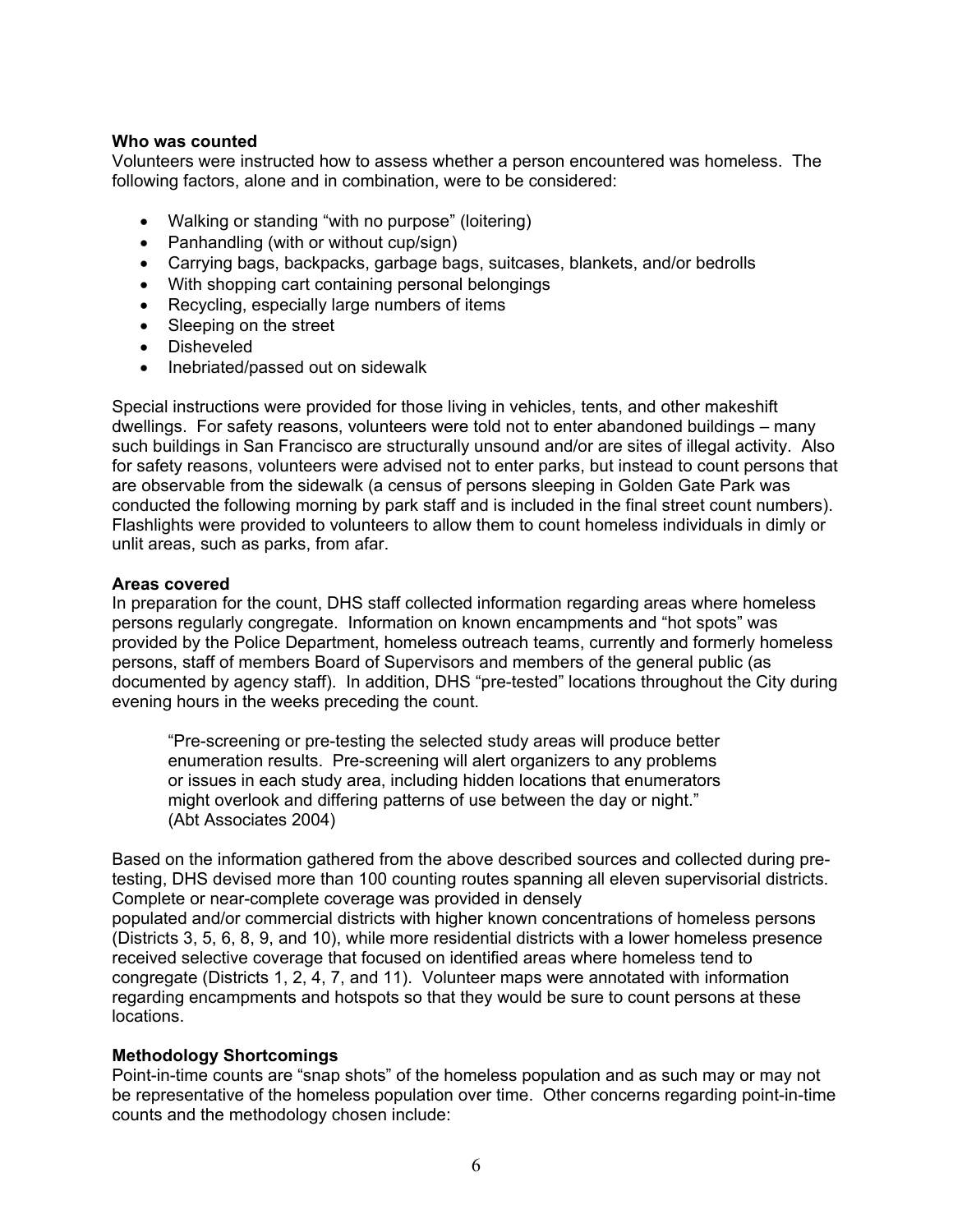- <span id="page-6-0"></span>• Volunteers may miss homeless persons if they are hidden or obscured (especially in inclement weather);
- The exclusion of parks and abandoned buildings due to concerns about volunteer safety may result in an undercount;
- A "known locations" or hotspots approach risks missing homeless persons in other, less frequented locations;
- Subjective assessments regarding who is homeless assure some margin of error in the final count (some assessed as homeless may be housed, while some who are in fact homeless may not appear to be).

Despite these shortcomings, the count does provide the City with information regarding the trend of the number of homeless over time. Because this and previous years' counts were conducted in the same manner and around the same time of the year, the current results provide a sound basis for comparison and enable us to conclude with confidence that the number of homeless in San Francisco has declined over the past two years.

### **Street Count Results**

Volunteers counted an unduplicated total of **2,497** persons on the street. The adjusted total (see footnote number 3 on the following page) was **2,655**. District and demographic breakdowns of the unsheltered persons counted follow. The following map details the concentration of homeless people counted across the routes.

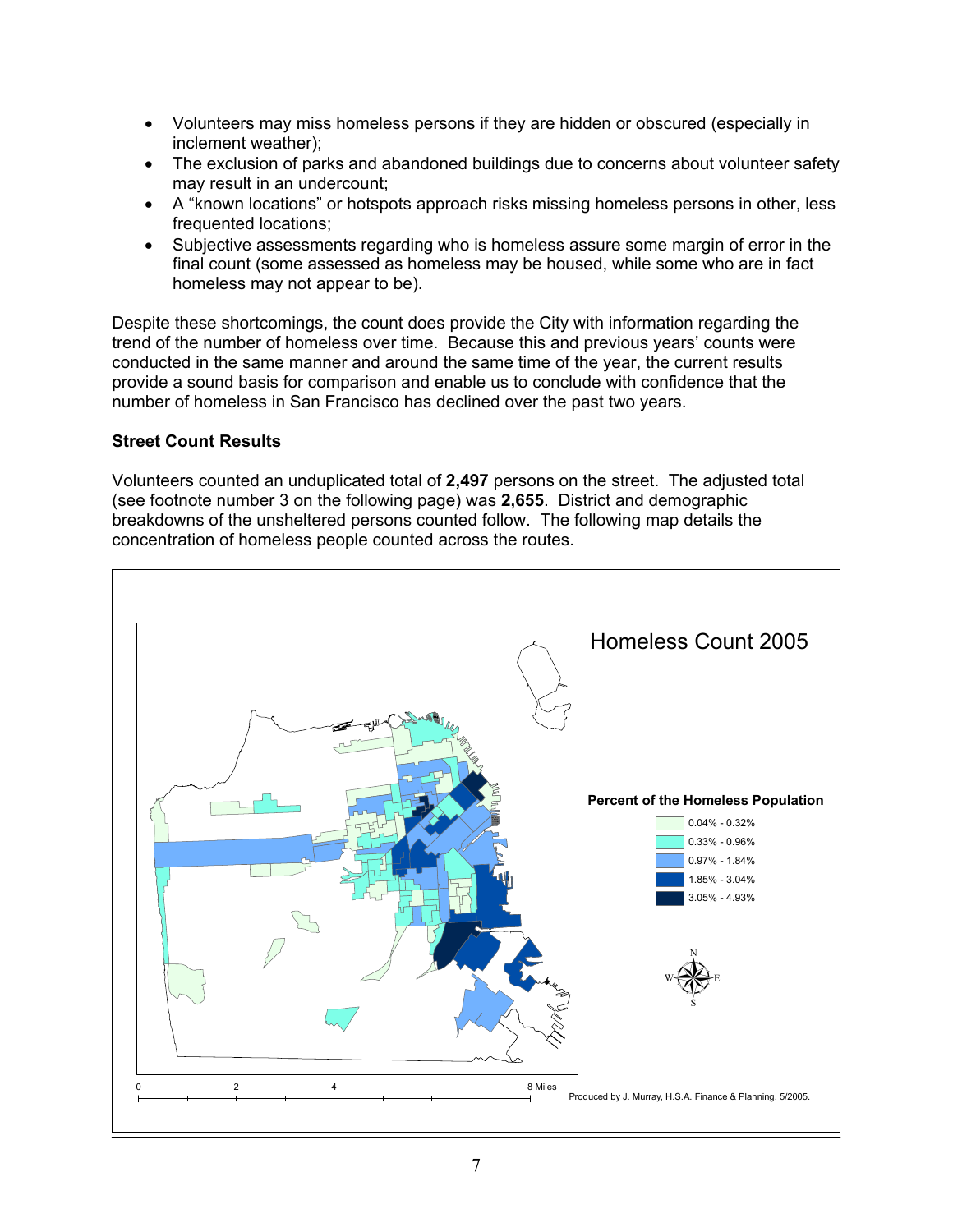### <span id="page-7-0"></span>**Street Population By District: 2000-2005**

The results of the street count conducted on January 25, 2005 (shaded area) are presented below alongside results from previous counts for purposes of comparison.

| <b>District</b>                    | 4/27/00 <sup>2</sup> | 10/25/00 | 10/25/01 | 10/29/02 | 1/25/05 | <b>Adjusted</b><br>$2005^3$ |
|------------------------------------|----------------------|----------|----------|----------|---------|-----------------------------|
| 1 (including<br><b>Golden Gate</b> |                      |          |          |          |         |                             |
| Park)                              | N/A                  | 3        | 69       | 127      | 75      | 76                          |
| 2                                  | N/A                  | 46       | 92       | 96       | 22      | 79                          |
| 3                                  | N/A                  | 80       | 280      | 444      | 166     | 167                         |
| 4                                  | N/A                  | 9        | 161      | 331      | 34      | 97                          |
| 5                                  | N/A                  | 136      | 233      | 569      | 109     | 110                         |
| 6                                  | N/A                  | 1,004    | 1,158    | 1,071    | 1,232   | 1,233                       |
|                                    | N/A                  | 9        | 34       | 266      | 10      | 25                          |
| 8                                  | N/A                  | 113      | 108      | 374      | 158     | 159                         |
| 9                                  | N/A                  | 205      | 238      | 249      | 191     | 192                         |
| 10                                 | N/A                  | 412      | 733      | 811      | 483     | 484                         |
| 11                                 | N/A                  | 9        | 50       | 197      | 17      | 34                          |
| <b>Unsure</b>                      |                      |          |          |          |         |                             |
| <b>TOTAL</b>                       | 1,805                | 2,033    | 3,156    | 4,535    | 2,497   | 2,655                       |

### **2005 Street Population By Gender, Race, Family Status and Age**

|          | Gender          |     |       |           |       | <b>Race/Ethnicity</b> |        |       |       |           | <b>Family Status</b> |       | Age               |       |        |  |
|----------|-----------------|-----|-------|-----------|-------|-----------------------|--------|-------|-------|-----------|----------------------|-------|-------------------|-------|--------|--|
|          | М               |     | u     | Α         | B     |                       | O      |       | W     |           | C                    |       | A                 |       |        |  |
| 14.9%    | 65.3%           | .5% | 19.3% | .4%       | 36.4% | 6.8%                  | $.6\%$ | 23.3% | 31.5% | $.7\%$    | 83.9%                | 14.5% | 80.3%             | 18.9% | $.8\%$ |  |
| F=Female |                 |     |       | A=Asian   |       |                       |        |       |       | F=Family  |                      |       | $A =$ Adult (18+) |       |        |  |
| M=Male   |                 |     |       | B=Black   |       |                       |        |       |       | S=Single  |                      |       | U=Unknown         |       |        |  |
|          | T=Transgendered |     |       | L=Latino  |       |                       |        |       |       | U=Unknown |                      |       | $Y = Youth$ (<18) |       |        |  |
| U=Unsure |                 |     |       | O=Other   |       |                       |        |       |       |           |                      |       |                   |       |        |  |
|          |                 |     |       | U=Unknown |       |                       |        |       |       |           |                      |       |                   |       |        |  |
|          |                 |     |       | W=White   |       |                       |        |       |       |           |                      |       |                   |       |        |  |

### **Shelters and Transitional Housing**

 $\overline{a}$ 

A total of 1,754 unduplicated persons were recorded as utilizing emergency shelters and a total of 768 were recorded as utilizing transitional housing on the night of January 25, 2005. Information on the shelter population for the night of January 25, 2005 was collected from the City's Homeless Management Information System (HMIS), CHANGES, as well as an independent survey conducted by HomeBase under contract with DHS. Information on residents of transitional housing during the night of January 25, 2005 was collected as part of the independent survey conducted by HomeBase under contract with DHS.

<span id="page-7-1"></span> $2$  The report for the count conducted on April 27,2000 did not include a breakdown by district.

<span id="page-7-2"></span> $3$  Because the volunteer street count provided only partial coverage in some districts as described above, the final count includes an adjustment factor for those districts (see italics). The adjustment factor is based on the relative rates of homelessness in the 11 districts as recorded in the three counts conducted in 2000 and 2001 (the 2002 count was not included in this calculation because the numbers recorded were widely divergent with the numbers observed in 2000, 2001, and 2005, which were more consistent). The overall adjustment was +6.3% (from 2,497 to 2,655).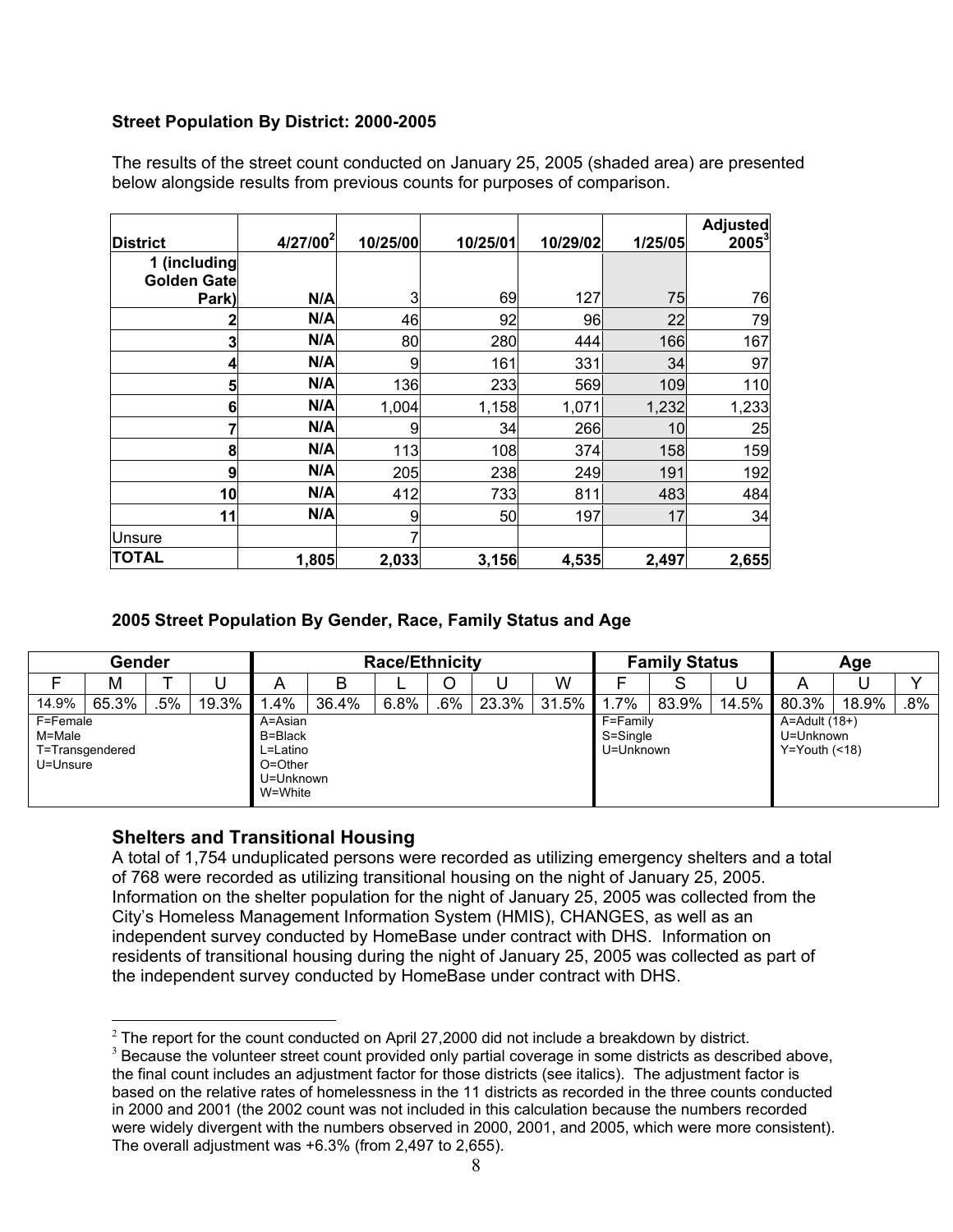### <span id="page-8-0"></span>**Resource Centers**

A total of 192 persons were counted as being in Resource Centers on the night of the homeless count. Information on the population counted in 24 hour resource centers is based on the number of persons counted in 24 hour resource centers at 12:00 AM on the night of the homeless count as reported to DHS by Coordinated Referral, a program of CATS.

### **Treatment Facilities**

A total of 373 persons were recorded as utilizing treatment beds on the night of the homeless count. Information on the number of homeless persons in residential treatment was provided by the Department of Public Health and based on those who self-declared as homeless upon intake. Treatment facilities included inpatient psychiatric services, Acute Diversion Units, medically-assisted and social model detox facilities, and residential drug treatment facilities.

### **SF General**

A total of 91 homeless persons were recorded as utilizing hospital inpatient services on the night of the homeless count. Information on the number of homeless persons inpatient at General on the night of the Count was provided by the Medical Discharge Social Work unit of General Hospital and based on those that self-declared as homeless upon admission to the Hospital.

### **Jail**

 $\overline{a}$ 

A total of 415 homeless persons were incarcerated in the San Francisco County Jail system on the night of the count. Information on the number of persons in jail was provided by Jail Health Services and based on those that self-declared as homeless upon incarceration.

### **Summary: 2005 Homeless Count**

Combining all of the categories noted above, a total of **6,248** individuals were identified as homeless in the 2005 count. The results of the homeless count conducted on January 25, 2005 (shaded area) appear in the table below. The 2002 count results also appear in the table for purposes of comparison.

|                                                               | <b>Single</b><br><b>Adults</b> | Persons In<br><b>Families</b> | <b>Total 2005</b> | 2002         | % Change   |
|---------------------------------------------------------------|--------------------------------|-------------------------------|-------------------|--------------|------------|
| <b>Street</b>                                                 | 2,613                          | 42                            | 2,655             | 4,535        | $-41%$     |
| <b>Emergency</b><br><b>Shelter</b>                            | 1,434                          | 320                           | 1,754             | 2,308        | $-8\%^{4}$ |
| <b>Transitional</b><br><b>Housing and</b><br><b>Treatment</b> | 897                            | 244                           | 1,141             | 1,365        | $-16%$     |
| <b>Resource</b><br><b>Centers</b>                             | 192                            | 0                             | 192               | 331          | $-42%$     |
| Jail                                                          | 415                            | $\Omega$                      | 415               | Not reported | N/A        |
| <b>SF General</b><br><b>Hospital</b>                          | 91                             | $\Omega$                      | 91                | 101          | $-10%$     |
| <b>Total</b>                                                  | 5,642                          | 606                           | 6,248             | 8,640        | $-28%$     |

<span id="page-8-1"></span> $^4$ 2002 Shelter numbers included 395 persons on the Connecting Point wait list, which includes families living doubled up with family/friends. These numbers were not included in the 2005 count. The percent change includes the decline in numbers of persons utilizing emergency shelter only.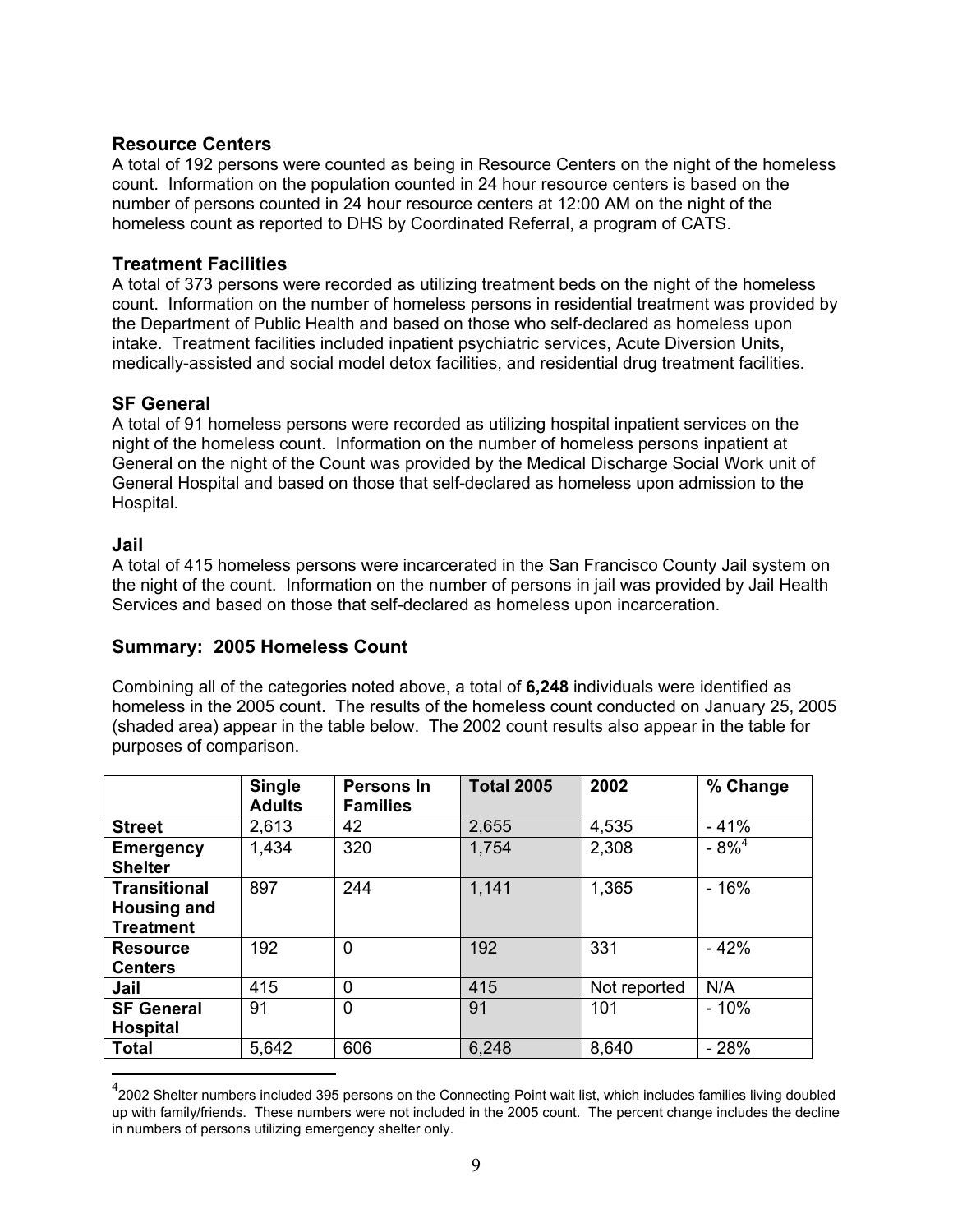# <span id="page-9-0"></span> **ATTACHMENT 1: VOLUNTEER INSTRUCTIONS**

# **HOMELESS COUNT 2005 VOLUNTEER INSTRUCTIONS**

Welcome and thank you for volunteering for Homeless Count 2005. The following instructions are provided for your use during the Count.

# **TEAMS**

Teams must contain at least two persons, and at least one of the two people must be carrying a cell phone. If you are volunteering alone and have not yet been matched up with a partner or team, we will find a partner for you. Generally, one team member takes responsibility for completing the tally sheet as the count proceeds, while the other(s) navigate the route and look for persons to count.

# **YOUR ROUTE**

Your team will be provided a route map. Each team is responsible for all of the square blocks within the outlined area (not only the periphery). When you get to the outer boundary of your map, cover that side of the street only (the side closest to the rest of your route). Do not cross the street.

Some routes are notated with comments regarding known "hot spots" or encampments where homeless people are known to congregate. This information is provided so that you 1) will pay special attention to these areas and 2) so that you can exercise appropriate caution. **Do not limit your count to these places.**

### **WHOM TO COUNT**

Counting requires subjective judgments as to who is homeless. The following factors, alone and in combination, should be considered when deciding when to count an individual.

- Walking or standing "with no purpose" (loitering)
- Panhandling (with or without cup/sign)
- Carrying bags/backbacks/garbage bags/suitcases/blankets/bedrolls
- With shopping cart containing personal belongings
- Recycling, especially large numbers of items
- Sleeping on the street
- Vehicles with windows covered (see below)
- Tents (see below)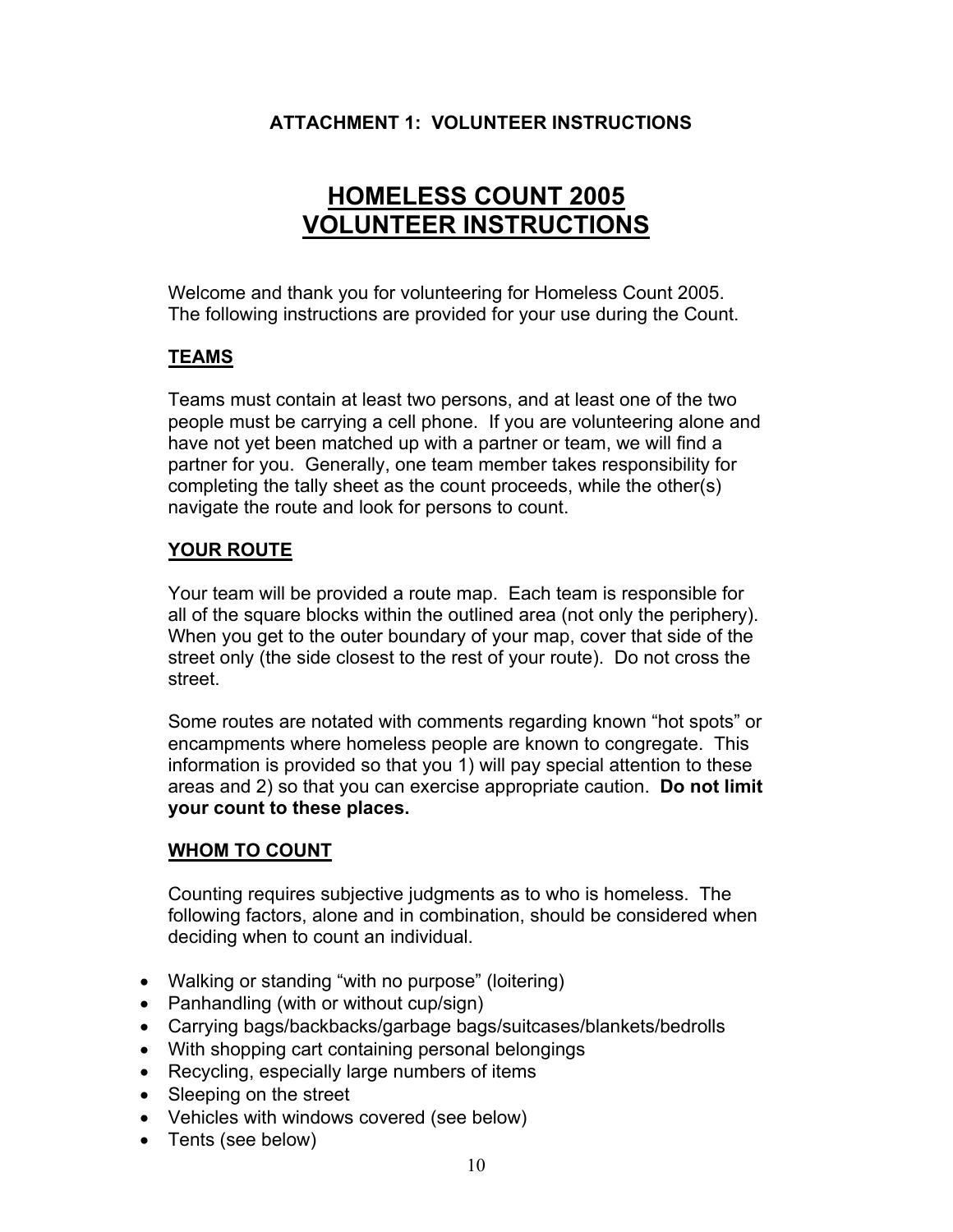- Makeshift lean-tos (see below)
- Boxes (see below)
- Disheveled
- Inebriated/passed out on sidewalk

### *DO NOT (AUTOMATICALLY) COUNT*

- People engaged in illegal activities (drug activity, prostitution)
- People leaving bars/other establishments
- People waiting for busses

# **HOW TO COUNT**

# **CARS (VEHICULARLY HOUSED)**

On some routes, most of the homeless persons counted will be living in cars, vans, trailers and campers. Use your judgment as to whether to count these bearing in mind the following criteria:

- The vehicle's windows are covered
- The vehicle is very crammed/cluttered
- The vehicle is occupied but obviously not operational
- The camper/trailer is not attached to a cab
- The camper/trailer is parked in a desolate area and/or near an encampment

**Do not approach the vehicle.** Assume two persons per vehicle. Mark "unsure" for gender, race/ethnicity, single/family, and age.

# **TENTS, OTHER STRUCTURES**

As with vehicles, do not approach. Assume two persons per structure. Mark "unsure" for gender, race/ethnicity, single/family, and age.

### **COMMERCIAL ESTABLISHMENTS**

If there is a commercial establishment on your route likely to attract homeless people (e.g. fast food restaurants, transportation depots), enter and count as safety allows.

# **PARKS**

**Do not enter parks**, even if they are on your route map.

# **ALLEYS**

Do not enter "dead end" alleys on foot or in cars. Observe as much as possible from a safe distance and make reasonable assumptions.

# **DRIVING ROUTES**

• If you are responsible for a driving route, you may, as time and safety precautions permit, decide to park your vehicle and walk part(s) of the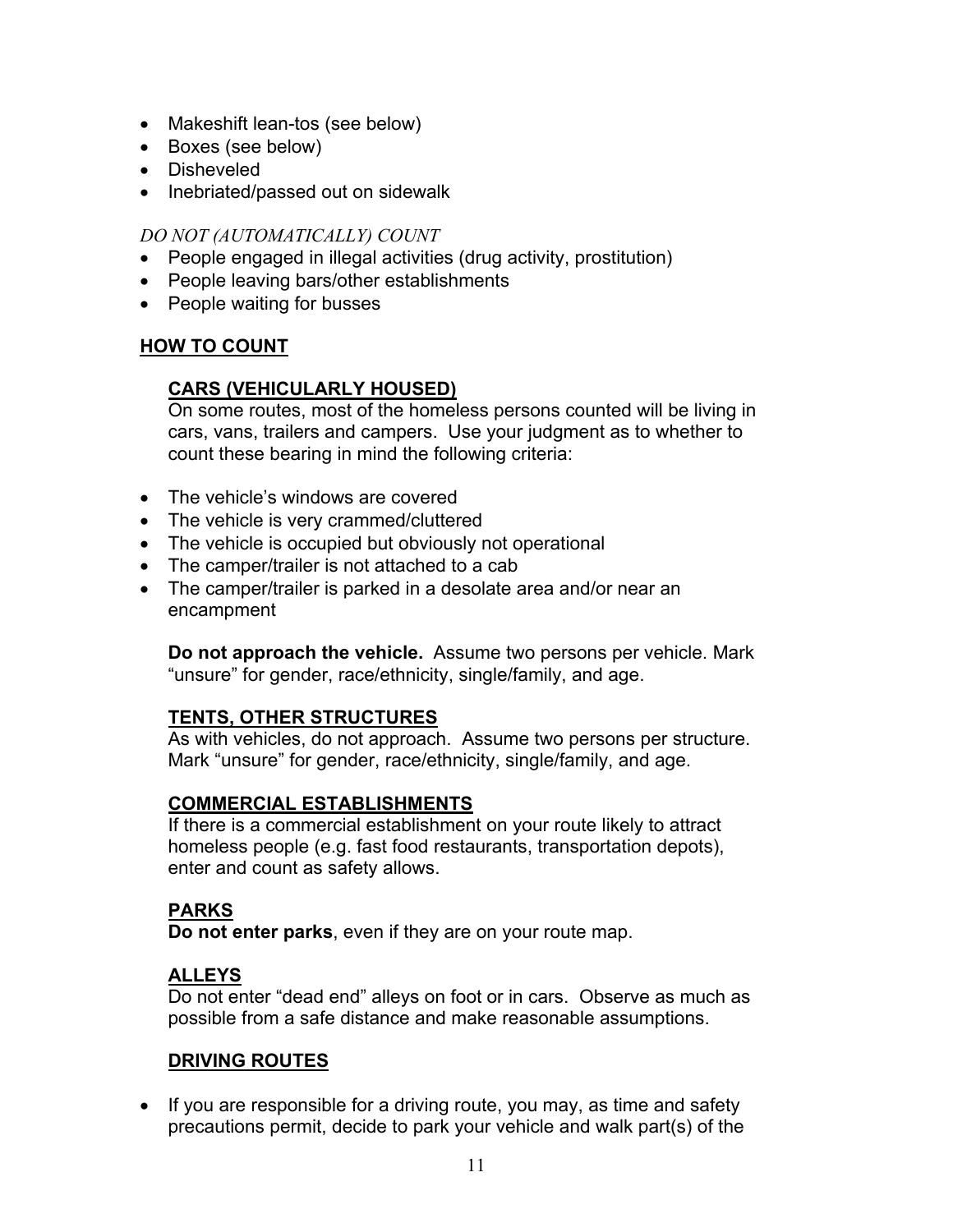route (e.g. commercial districts) to get a more accurate count. Do NOT exit your car in desolate area. Use discretion in deciding whether to get out of your car.

• If an on-ramp is part of your route (driving routes only), count from the car at the base of the on-ramp. Do not get on the freeway.

### **TALLYING YOUR COUNT**

You will be provided tally sheets for your route. Please fill out one line of the tally sheet for each person observed. Most of the information is check boxes or yes/no. Under location, please provide an intersection or street address where the person was observed. Please see the attached sample.

### **SAFETY/EMERGENCIES**

### **Do not engage anyone during the course of the count.**

If your personal safety seems in jeopardy at any time, call Lt. Lazar at 519-1367. Volunteers in the Tenderloin should call 713-0847.

If someone on the street appears to need medical attention, call the dispatch center contact (760-1390), who will then contact paramedics.

If you are asked about your activities, you should reply "We're counting homeless persons so we can get more funding for our City for services," and continue on your way.

### *For any other issues that come up as you count, call the dispatch center at (415) 725-1354.*